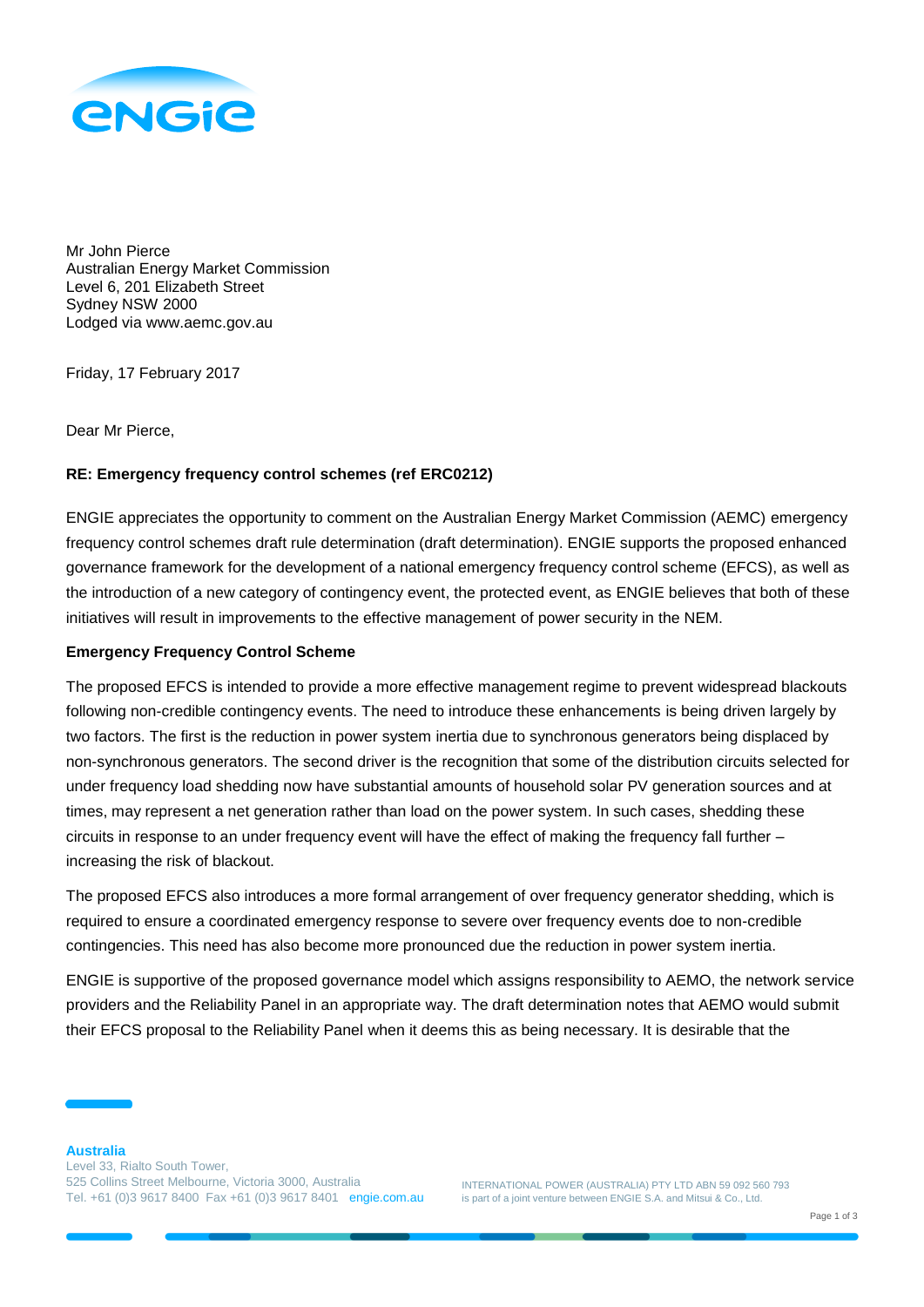

arrangement provides sufficient flexibility for AEMO to initiate a proposal as and when it is required. ENGIE would suggest that consideration be given to including into the governance framework, a mechanism to avoid multiple proposals that might not be sufficiently coordinated. ENGIE also suggests that the framework include a process whereby stakeholders other than AEMO and network service providers can identify issues and concerns for consideration by AEMO.

## **Protected Events**

The need to consider the introduction of the new protected event category of contingency is also being driven by reduced power system inertia which means that the rate of change of frequency (RoCoF) following some noncredible contingency events can be so fast that the under frequency load shedding is unable to operate to prevent a widespread blackout.

A non-credible contingency event in the past may have caused some under frequency load shedding to occur, but it would have been unlikely to cause a widespread blackout, and this was regarded as a reasonable assessment of the risk. However, with increasing RoCoF, the same non-credible contingency event can now mean that the post contingency frequency falls too quickly for the under frequency load shedding to respond, and the result can be a widespread blackout. For this reason, the risk assessment of these non-credible contingencies has shifted – the likelihood of the event is the same (very low), but the consequence has increased from under frequency load shedding, to widespread blackout.

ENGIE supports the proposed governance framework in which AEMO would initiate consideration of whether a non-credible contingency event should be classed as a protected event, and then apply to the Reliability Panel. ENGIE notes that the proposed framework would then have the Reliability Panel decide on the post contingent operating state that AEMO must ensure for the particular protected event, including the post contingent frequency disturbance, load shedding and time to recover to a secure operating condition.

ENGIE queries whether it is desirable customise the post contingent operating state to each and every protected event. If there are a very small number of protected events declared in the NEM, which ENGIE expects will be the case in the short term at least, then the 'customised' post contingent conditions may be reasonable. However, if there turns out to be a relatively large number of protected events in the NEM (for example, more than five), then ENGIE is concerned that such an approach might become quite complex, and may also raise questions as to why the conditions should vary from one event to another.

ENGIE suggests that as an initial approach, the Reliability Panel should determine the post contingent conditions that would then apply to all protected events, noting that it is likely that there would be very few of them for the foreseeable future. If it becomes apparent in the future that there is a need to customise post contingent conditions for different events, then this can be considered later.

One final comment on the protected event proposal relates to the current arrangement that applies in South Australia whereby the jurisdiction has decided to have a different post contingent frequency standard apply in that state, which ENGIE understands was done to avoid the need to purchase contingency raise frequency services. If the Heywood interconnector is declared as a protected event and the post contingent frequency standard requires